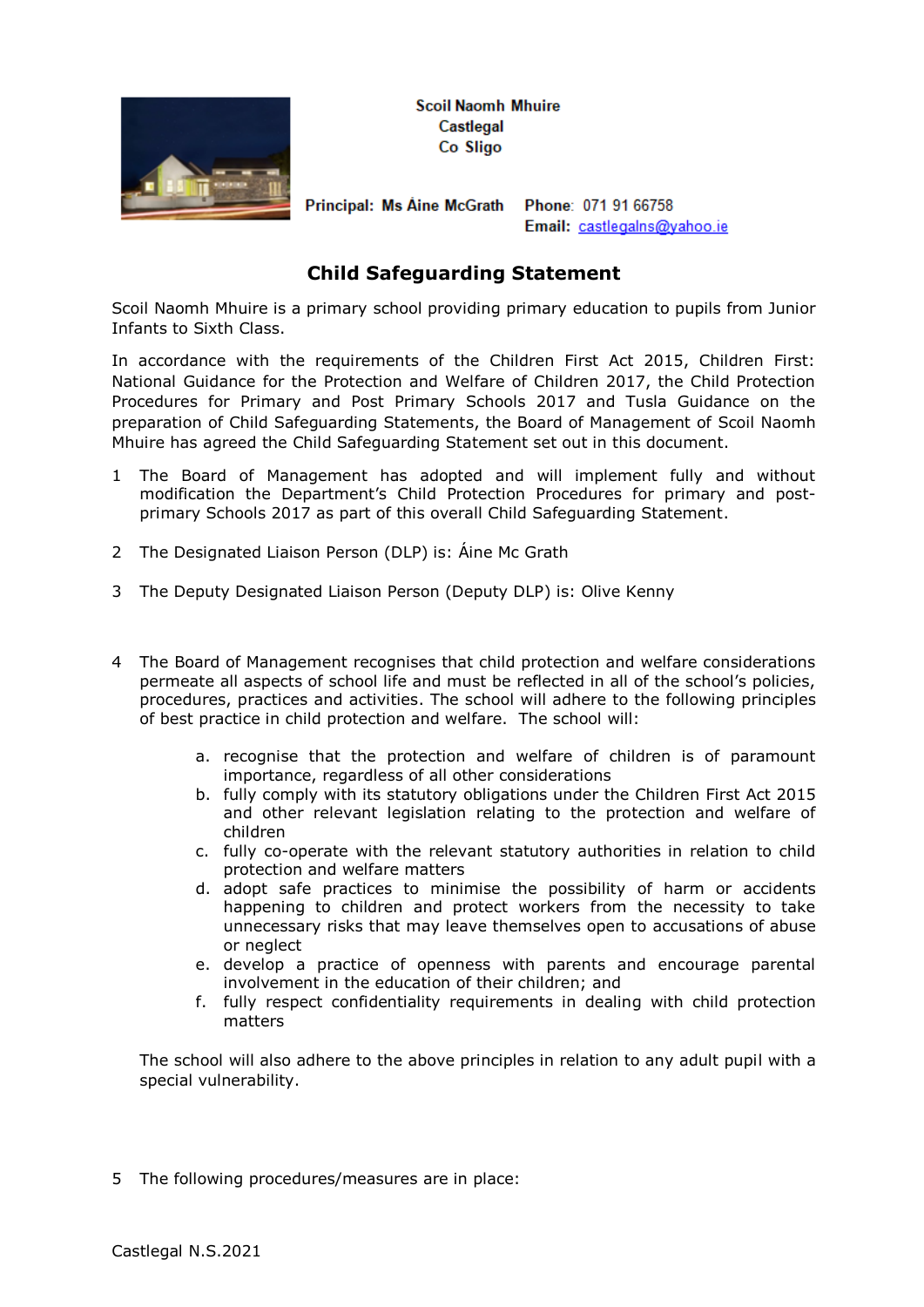**Scoil Naomh Mhuire** Castlegal Co Sligo



Principal: Ms Aine McGrath Phone: 071 91 66758

Email: castlegalns@yahoo.ie

- a. In relation to any member of staff who is the subject of any investigation (howsoever described) in respect of any act, omission or circumstance in respect of a child attending the school, the school adheres to the relevant procedures set out in Chapter 7 of the Child Protection Procedures for Primary and Post-Primary Schools 2017 and to the relevant agreed disciplinary procedures for school staff which are published on the DES website
- b. In relation to the selection or recruitment of staff and their suitability to work with children, the school adheres to the statutory vetting requirements of the National Vetting Bureau (Children and Vulnerable Persons) Acts 2012 to 2016 and to the wider duty of care guidance set out in relevant Garda vetting and recruitment circulars published by the DES and available on the DES website
- c. In relation to the provision of information and, where necessary instruction and training to staff in respect of the identification of the occurrence of harm (as defined in the 2015 Act) the school:
	- i. Has provided each member of staff with a copy of the school's Child Safeguarding Statement
	- ii. Ensures all new staff are provided with a copy of the school's Child Safeguarding Statement
	- iii. Encourages staff to avail of relevant training
	- iv. Encourages Board of Management members to avail of relevant training
	- v. The Board of Management maintains records of all staff and Board member training.
- d. In relation to reporting of child protection concerns to Tusla, all school personnel are required to adhere to the procedures set out in the Child Protection Procedures for Primary and Post-Primary Schools 2017, including in the case of registered teachers, those in relation to mandated reporting under the Children First Act 2015
- e. In this school, the Board has appointed the above named DLP as the 'relevant person' (as defined in the Children First Act 2015) to be the first point of contact in respect of the school's child safeguarding statement.
- 6 All registered teachers employed by the school are mandated persons under the Children First Act 2015
- 7 In accordance with the Children First Act 2015, the Board has carried out an assessment of any potential for harm to a child while attending the school or participating in school activities. A written assessment setting out the areas of risk identified and the school's procedures for managing those risks is attached as an appendix to these procedures
- 8 The various procedures referred to in this Statement can be accessed via the school's website, the DES website or will be made available on request by the school